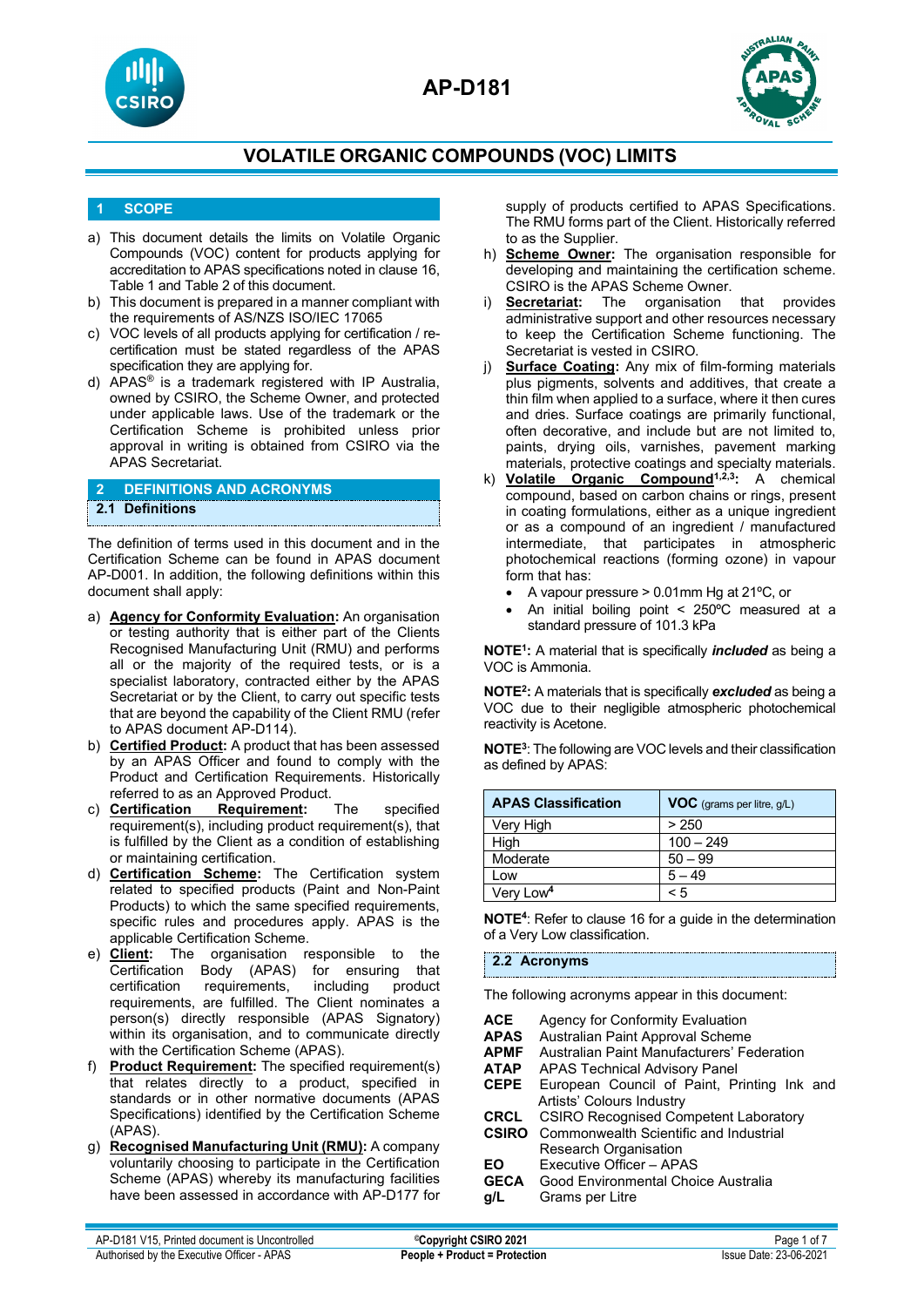



**NATA** National Association of Testing Authorities<br>**NOx** Nitrogen oxides

**NOx** Nitrogen oxides<br>**RMU** Recognised Mar

- **RMU** Recognised Manufacturing Unit<br>**TVOC** Total Volatile Organic Compoun
- **TVOC** Total Volatile Organic Compounds<br>**VOC** Volatile Organic Compounds
- **Volatile Organic Compounds**

### **3 AUTHORITIES AND RESPONSIBILITIES**

- a) The Executive Officer (EO) of the Certification Scheme (APAS) is responsible for:
	- i. The content of this document, and
	- ii. Ensuring submission(s) by Clients who seek certification of products (Certified Product) or recertification of a Certified Product, show conformance to the noted VOC limits and having fulfilled its Certification Requirements and Product Requirements as they relate to an APAS specification(s) listed in clause 16, Appendix A (Tables 1 and 2).

## **4 REFERENCED DOCUMENTS**

- a) The following standards are referenced in this document:
	- i. **ASTM D2369** Standard Test Method for Volatile Content of Coatings
	- ii. **ASTM D3960** Standard Practice for Determining Volatile Organic Compound (VOC) Content of Paints and Related Coatings
	- iii. **ASTM D6886**  Standard Test Method for Determination of the Weight Percentage Individual Volatile Organic Compounds in Waterborne Air-Dry Coatings by Gas Chromatography
	- iv. **ISO 3251**  Paints, varnishes and plastics Determination of non-volatile-matter content
	- v. **AS/NZS ISO/IEC 17065**  Conformity assessment: Requirements for bodies certifying products, processes and services

These documents may be purchased through the Reference Standards Australia website: <https://www.standards.org.au/>

- b) The following APAS documents are referenced in this document:
	- i. AP-D001 Rules Governing How APAS® Operates
	- ii. AP-D004 Rules Governing Appeals and Complaint Handling
	- iii. AP-D114 Rules Governing APAS® Recognition as a Testing Authority
	- iv. AP-D139 Application Form for Product Certification (Manufacturer)
	- v. AP-D150 Rules Governing How Specifying Organisations become Members of APAS
	- vi. AP-D177 Rules Governing How Product Manufacturers Participate in APAS®
	- vii. AP-D182 Statement of Volatile Organic Compound (VOC) Content in Product
	- viii.AP-D183 Guidelines for Changes to Formulation of Approved Products
	- ix. AP-D192 Rules Governing APAS® Product Certification Scheme

x. AP-T002 Determination of the Surface Emission Characteristics of a Coating for use in Building Interiors

All APAS documents are available for download from the APAS website: <https://vs.csiro.au/apas/documents/> and all specifications are available for download from the APAS website: <https://vs.csiro.au/apas/specifications/>

- c) The following documents were utilised in the creation of this document:
	- i. **A Guide to VOC Reduction in Decorative Coatings** by CEPE
	- ii. **CEPE position on the term 'Solvent-free' Protective Coatings** by CEPE
	- iii. **VOCs from Surface Coatings – Assessment of the Categorisation, VOC Content and Sales Volumes of Coating Products Sold in Australia** by ENVIRON Australia Pty Ltd 2009 (prepared for NEPC Service Corporation on behalf of the Environment Protection Heritage Council)
	- iv. **NPi Volatile Organic Compound Definition and Information** by Department of Environment, Water, Heritage and the Arts, Australian Government
	- v. **Good Environmental Choice Australia (GECA) – Environment Performance Standard – Paints and Coatings** Reference No.: PCv2.2-2012, issued: 28 March 2018
	- vi. **Direct Methods for Analysing Volatile Organic Compounds in Coatings** by Max T. Wills and Dane R. Jones, ASTM Standardisation News, November 2006
	- vii. **Development of an Improved VOC Analysis Method for Architectural Coatings** (Prepared for California Air Resources Board and the California EPA) by Dane R. Jones, Professor and Max T. Wills, Professor Emeritus, Department of<br>Chemistrv and Biochemistry, California and Biochemistry, California Polytechnic State University, revised February 27, 2009

## **5 INTRODUCTION**

- a) For information about the history of APAS, refer the APAS website:<https://vs.csiro.au/apas/history/>
- b) For an overview of the rules governing how APAS operates, refer to APAS document AP-D001.
- c) For an overview of the rules governing how to appeal a decision made by APAS and/or lodge a complaint against an APAS officer, refer to APAS document AP-D004.
- d) For information about the rules governing how to become a Member of APAS, refer to APAS document AP-D150.
- e) For information about the rules governing how product manufacturers may participate in APAS, refer to APAS document AP-D177.
- f) To complete a Statement of Volatile Organic Compound (VOC) Content in a Product, refer to APAS document AP-D182.

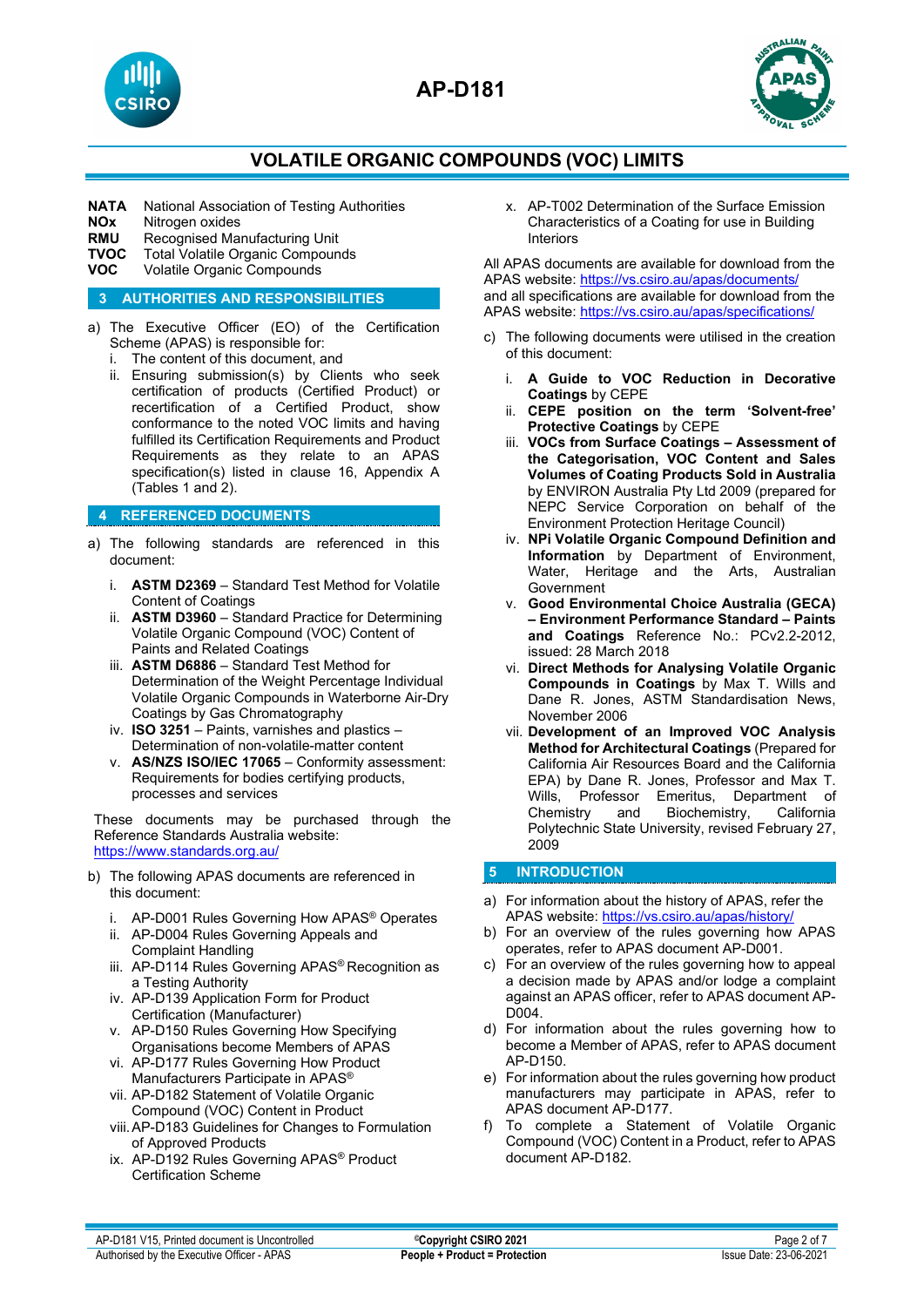



g) For an overview of the rules governing the APAS product certification scheme, refer to APAS document AP-D192.

## **6 BACKGROUND**

## **6.1 Technical**

- a) VOC emissions from surface coatings result from the evaporation of solvents, and other organic compounds, from both waterborne and solventborne coatings.
- b) VOCs produced in relation to surface coating products originate from several sources including, but not limited
	- to:<br>i. Evaporation from tanks during the manufacturing process
	- ii. Drying / curing of applied films
	- iii. Cleaning up post-application
	- iv. Disposal of unwanted materials
- c) VOCs contribute negatively to air pollution by participating in atmospheric photochemical reactions with other emissions, such as nitrogen oxides from vehicles, producing air pollution effects such as ozone production and smog.
- d) The *Guide to VOC Reduction in Decorative Coatings* produced by the CEPE (European Industrial Council for Paints, Printing Inks and Artists' Colours) Technical Committee Decorative Paints states:

*"The action of sunlight on NOx and VOCs leads to the formation of ground level ozone, a long-range pollutant, which can impact on rural areas at some distance from the original source of emission. Ozone can irritate the eyes and lungs, causing breathing difficulties, and may reduce resistance to infection. Ozone can also damage some vegetation, crops and trees. Ozone levels are normally higher on still, sunny, summer days, when the air is already polluted with NOx and VOCs (e.g. urban areas with traffic). Because of the time required for the chemical reactions to take place, ozone formation tends to occur downwind of the pollution. The resulting smog may persist for several days and can be transported over long distances".*

- e) VOCs also contribute negatively to indoor air quality through emissions, both during and after curing, into the daily living environment. As a result, they can impact on individual health and well-being including personal allergic reactions. This aspect of VOCs is not the subject of this document.
- f) Previous methods used for the determination of VOC content of surface coatings were determined to be inadequate when applied to all coating types. This, and future document versions, will address these concerns and advise of updated methods as they are developed. This document version includes two additional test methods:
	- i. Clause 7.3, Method 3
	- ii. Clause 7.4, Method 4

## **6.2 Historical**

- a) APAS has been setting limits for VOC content of certified products since 1996.
- b) Progressive reductions have been made over this period and this document version details the latest round

of reductions which have been arrived at in line with GECA, APMF and ATAP.

c) The limits set in this document apply only to APAS certified products sold in Australia and New Zealand.

## **7 DETERMINATION OF VOC CONTENT9,10**

The VOC content of a surface coating material shall be determined by **one or more** of the following methods:

- **7.1 METHOD 1:** Determined by calculation using the suppliers' raw material data.
	- i. Applying the definition of a VOC as noted in clause 2.1 i), determine the VOC content for every raw material / intermediate in the formulation.
	- ii. Tally the VOC content of every raw material / intermediate in the formulation to determine the total VOC content of the formulation**<sup>5</sup>**.

**NOTE5**: Where the supplier fails to report VOC content for the ingredient in accordance with the above definition, or where the intermediate formula is not known, the VOC content must be determined as per clause 7.2, 7.3 or 7.4 below, as applicable.

- **7.2 METHOD 2:** Determined experimentally in accordance with ASTM D3960**<sup>6</sup>**.
	- i. Determine the weight percent non-volatile content (and hence the volatile content) by ASTM D2369 (60 minutes at  $110 \pm 5^{\circ}$ C).
	- ii. Convert the figure determined in 7.2 i. above to g/L, as per ASTM D3960.

**NOTE6**: The method described in clause 7.2 is inappropriate for constituents that decompose at elevated temperature and for coatings with very low VOC content, particularly those that are waterborne. Products within these categories shall perform VOC determination via clause 7.3 Method 3, where applicable.

- **7.3 METHOD 3**: Determined experimentally in accordance with ASTM D6886**<sup>7</sup>**.
	- i. Determine the weight percentage of individual volatile organic compounds by ASTM D6886.
	- ii. Convert the figures obtained in 7.3 i. to g/L and combine to determine the overall VOC content of the coating.

**NOTE7**: The method described in 7.3 is suited to very low VOC content coatings, particularly waterborne air-drying coatings, and can also be used for coatings containing silanes, siloxanes and silane-siloxane blends. This method is not suitable for coatings that cure by chemical reaction, including two-component coatings and coatings that cure when heated.

- **7.4 METHOD 4:** Determined experimentally in accordance with APAS technical document AP-T002.
	- i. Determine the Total Volatile Organic Compounds
	- (TVOC) likely to be released from a curing coating.
	- ii. Express results obtained as TVOC (µg/m2/hr)**<sup>8</sup>**.

**NOTE8**: The method described in clause 7.4 is specifically relating to products seeking certification to APAS specification 0209/1L and 0209/2L **only**.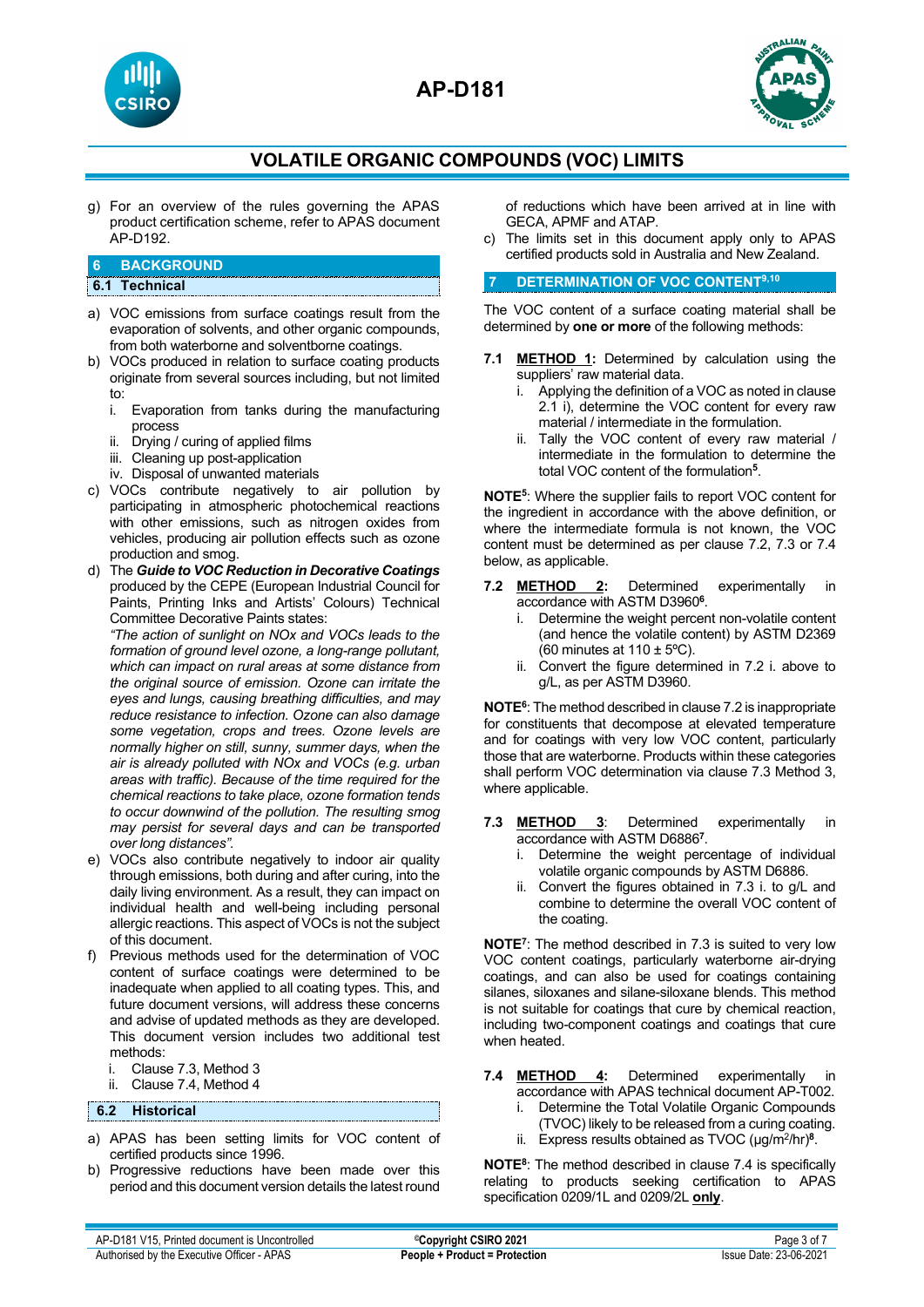**AP-D181**





## **VOLATILE ORGANIC COMPOUNDS (VOC) LIMITS**

**NOTE9**: The VOC shall be expressed to include any thinning solvent recommended as mandatory on the label or data sheet for the method of application proposed.

**NOTE10**: Tinter additions are excluded from VOC calculations.

#### **8 ACCREDITED AGENCIES FOR CONFORMITY EVALUATION**

- a) VOC determination in the laboratory, by one or more of the afore mentioned methods in clause 7, is typically undertaken by the Client's Recognised Manufacturing Unit (RMU) Agency for Conformity Evaluation (ACE). Refer to APAS document AP-D114 for further information.
- b) Where the RMU does not have the capability to perform such determination, an alternative ACE must be chosen.
- c) The following NATA Accredited ACEs can perform all three laboratory determined methods (clause 7.2, 7.3 and 7.4):

SGS Australia Pty Ltd Contact: Dr Chris McRae / Dr Paul Pui Phone: +61 2 8594 0400 or +61 403 896 417 / +61 413 621 078 Email: [Christopher.McRae@sgs.com](mailto:Christopher.McRae@sgs.com) or [Paul.pui@sgs.com](mailto:Paul.pui@sgs.com)

Delivery Address: SGS Australia Pty Ltd Unit 16, 33 Maddox Street Alexandria NSW 2015

CETEC Pty Ltd Contact: Dr Tuan Duong Phone: +61 3 9544 9111 or +61 437 577 096 Email: [Tuan.Duong@cetec.com.au](mailto:Tuan.Duong@cetec.com.au) Delivery Address: CETEC Pty Ltd, Unit 2/27 Normanby Road, Notting Hill VIC 3168

d) The following CSIRO Recognised Competent Laboratory (CRCL) can perform laboratory determined method 2 (clause 7.2):

Department of Infrastructure and Transport Photometrics Laboratory Contact: George Spartalis Phone: +61 8 8260 0578 or +61 402 906 061 Email: [george.spartalis@sa.gov.au](mailto:george.spartalis@sa.gov.au) Delivery Address: Department for Infrastructure and Transport – South Australia Photometrics Lab 19 Bridge Road, Walkley Heights SA 5098

## **9 REPORTING OF RESULTS**

- e) For initial product certification applications or full resubmissions, notification of the VOC content, regardless of the specification a product is applying for certification against, shall be reported on APAS document AP-D182.
- f) For minor re-submissions, where there has been no significant change to the formulation, notification of

the VOC content shall be reported on APAS document AP-D139.

#### **10 ARCHITECTURAL AND DECORATIVE COATINGS**

- a) Clause 16, Appendix A, Table 1 of this document lists the APAS specifications for Architectural and Decorative coatings where a VOC limit applies.
- b) In order to allow greater formulating flexibility, where organisations that manufacture architectural and decorative coatings of the type(s) noted in Table 1 have a number of products (e.g. tinting bases) certified to the one APAS specification, APAS allows the use of average **and** maximum VOC limits. This allows formulators greater flexibility in formulating products that require higher VOC content to make them easier to apply. These paints (typically deep and ultra-deep style tint bases) are significantly lower in sales volume compared to whites and light tint bases and so have less of an impact on the environment.
- c) Where an organisation has more than one Architectural or Decorative product certified against an APAS specification listed in clause 16, Appendix A, Table 1 within the one submission / resubmission, the average VOC shall be calculated. The calculated average VOC shall not exceed the average VOC limit noted in this document.
- d) Products deemed as split fills / re-labelled / child products shall not be included in the calculation; only master/parent formulations.
- e) In addition, no single product shall have a VOC content greater than the maximum VOC limit noted in this document.

#### **11 LIGHT INDUSTRIAL, PAVEMENT MARKING, BUILDING INTERIOR FLOORING AND PROTECTIVE COATINGS**

- a) Clause 16, Appendix A, Table 2 of this document lists the APAS specifications for Light Industrial, Pavement Marking, Building Interior Flooring and Protective Coatings where a VOC limit applies.
- b) The bulk of these coating types are still organic solvent based and hence, have very high VOC content. Although there have been some successful transitions to waterborne formulations without any reduction in protective properties, many formulations remain organic solvent based.
- c) Some types of Protective Coatings, such as those applied in aerospace, flat board, can and coil and large appliance coatings, are used primarily in large industrial facilities where VOC emissions are regulated under license requiring VOC reduction measurements as standard.
- d) Other types of Protective Coatings, such as those applied to steel and concrete structures in marine, anticorrosive and protective categories, are highly specialised and infrequently applicated due to their nature, such as on bridges, buildings, heavy industrial plants etc and constitute a smaller overall percentage of VOC contribution.
- e) There is little advantage for the environment if the VOC content of an organic solventborne paint is significantly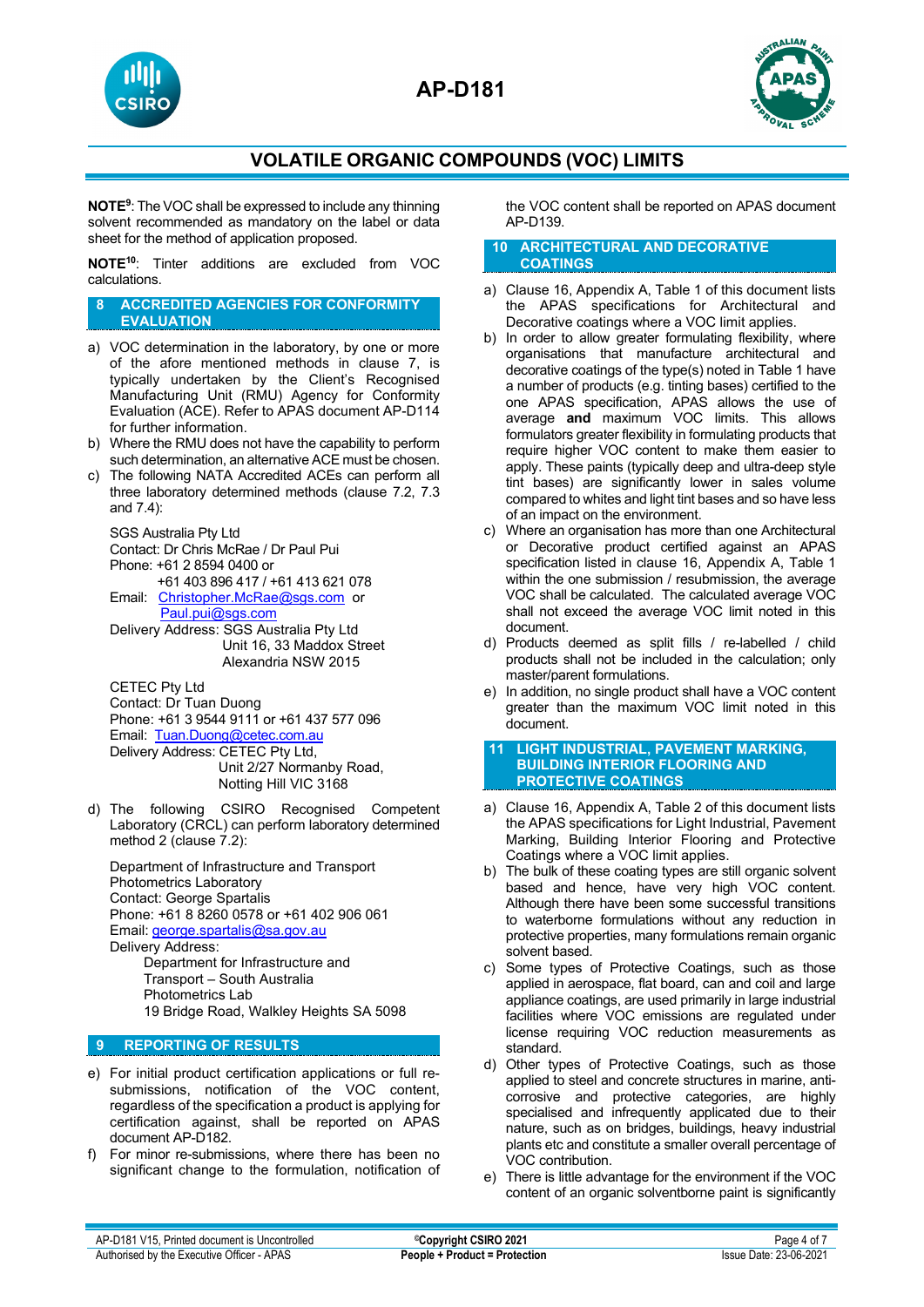





reduced as the qualities imparted in a higher solvent content are lost and there is an increased need to reapply more frequently because of this. Organic solventborne very high VOC products have not been included for this reason, as was previously seen in earlier versions of this document.

- f) As technology permits the introduction of waterborne, organic solvent-free or high-solids products with acceptable performance properties onto the market, protective coatings products will be reinstated to this document.
- g) Organisations making an initial product submission or re-submission for APAS certification must report VOC content.

## **12 CHANGES TO FORMULATIONS**

- a) Where minor formulation changes are made to APAS certified products to conform to VOC limits, full resubmission will not be required.
- b) Should major formulation changes be required to formulations in order to conform to the VOC limit requirement, a full re-submission will be required. Refer to APAS documents AP-D183 and AP-D192 for further information.
- c) It is necessary to provide full test results relevant to those properties which could be expected to be altered by the formulation change. For example, for the reduction of a coalescing agent in an architectural test results demonstrating conformance to application properties, coalescence, mudcracking and washability requirements, would typically suffice.

## **13 NEW APAS SPECIFICATIONS**

- a) APAS will progressively introduce new specifications to accommodate the development of new VOC replacement technology.
- b) One aspect of this approach is that waterborne technologies may be introduced that contain higher VOC levels than traditional waterborne products but are lower in VOCs than the organic solventborne products they are designed to replace.

## **14 FAILURE TO ACHIEVE VOC TARGETS**

- a) Where new limits have been applied through this revision of the document, RMUs will be given until the end of **2022** to ensure their product(s) comply to the new limits.
- b) Products not complying after this grace period has ended shall have their certification withdrawn.

## **15 COMPLAINTS AND APPEALS**

- a) APAS recognised Clients may lodge a complaint or an appeal against a decision made by the APAS Certification Body, Certification Scheme, Scheme Owner or any of its processes or personnel.
- b) Appeals and complaints shall subject to the process detailed in APAS document AP-D004.

### **16 GUIDE FOR THE DETERMINATION OF VERY LOW VOC CLASIFICATION**

**NOTE:** This is a guide **only** – actual determination of VOC content must be undertaken in one or more of the methods detailed in clause 7.

- a) In order to determine if a surface coating material shall be considered to have a Very Low classification, the following variation of ISO 3251, can be used to determine the percentage (%) weight loss.
- b) To an accuracy of 1 mg, weigh approximately 10 g of a mixed coating material in delivery form  $(m_0)$  into a flat-bottomed dish of metal or glass (75  $\pm$  5 mm diameter, 12 mm height of rim).
- c) Spread the mixed coating material out evenly in the dish.
- d) Transfer the sample to a storage area with environmental conditions of 23°C ± 1°C and 50% ± 2% humidity. Store the sample for a 24-hour period.
- e) Remove sample from initial storage area and transfer to a secondary storage area with environmental conditions of  $80^{\circ}$ C ± 2°C. Store for a further 24-hour period.
- f) Weigh the mass  $(m_1)$  of the sample after it has cooled to room temperature.
- g) Determine the percentage weight loss according to the following formula:

Loss of Weight (%) = 
$$
\frac{m_0 - m_1}{m_0} \times 100
$$

- h) This assessment must be carried out as a triple determination and the average result attained be used as the resultant % weight loss.
- i) The compliance and testing of Very Low determination is the responsibility of the Client and must be determined in accordance with this clause and APAS document AP-D114.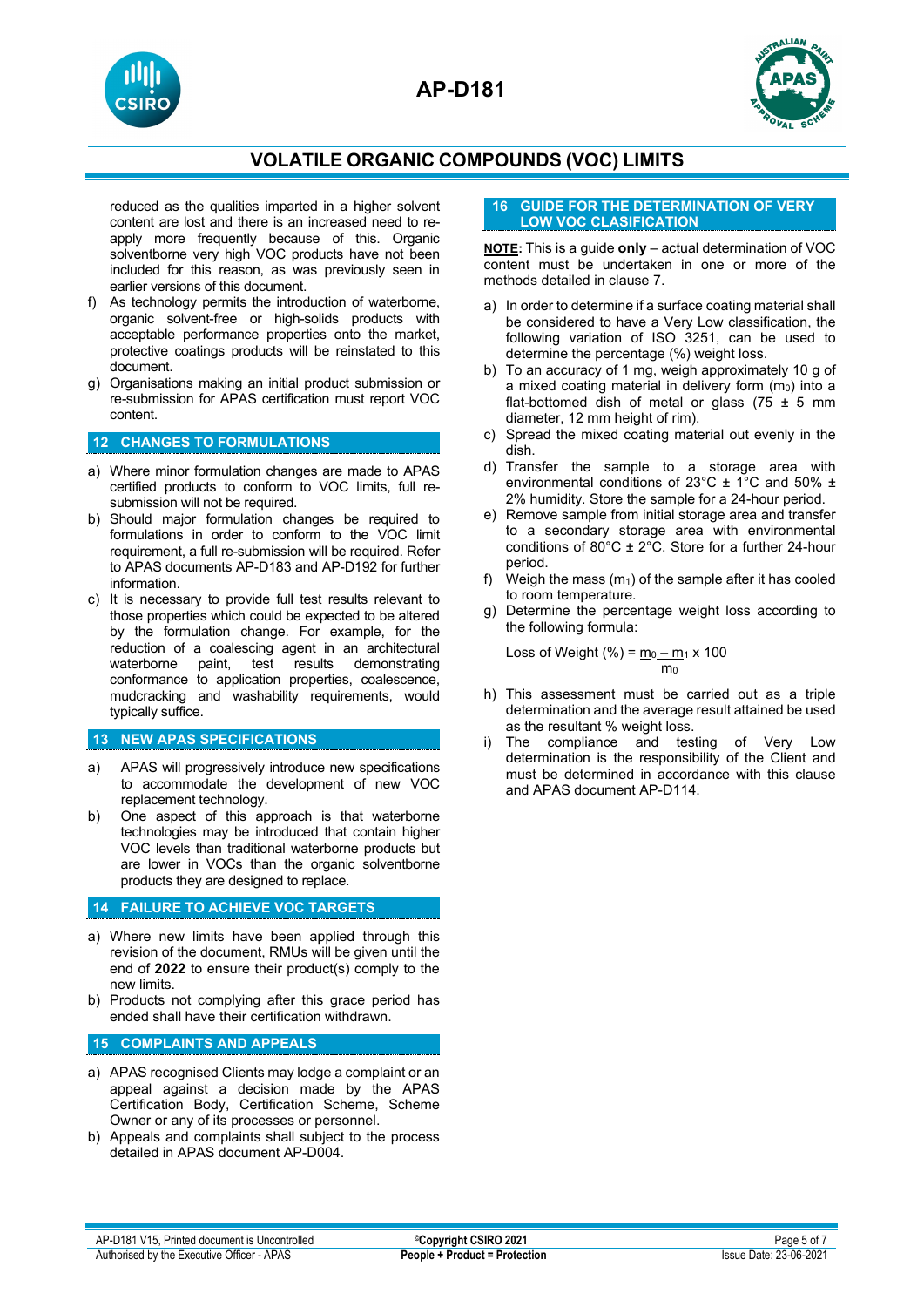



## **17 APPENDIX A**

## **Table 1: Architectural and Decorative Coating Products VOC Limits**

| <b>APAS</b>          |                                                                                                     | <b>VOC Limit (g/L)</b> |                           |
|----------------------|-----------------------------------------------------------------------------------------------------|------------------------|---------------------------|
| <b>Specification</b> | <b>Product Type</b>                                                                                 | <b>Average</b>         | <b>Maximum</b>            |
| 0111                 | Timber Coloured Spirit Stain - Low VOC                                                              |                        | 75                        |
|                      | Timber Coloured Spirit Stain - Standard                                                             |                        | 130                       |
| 0114                 | Clear Timber Finish - One Pack Interior - Low VOC                                                   |                        | 75                        |
|                      | Clear Timber Finish - One Pack Interior - Standard                                                  |                        | 130                       |
| 0134                 | Latex Primer for Galvanised Iron & Zincalume <sup>®</sup>                                           |                        | 20                        |
| 0172                 | Interior Latex Sealer (Buildings)                                                                   |                        | 30                        |
| 0183                 | Latex Wood Primer (Buildings)                                                                       |                        | 30                        |
| 0215/1               | Interior Latex Paint - Gloss, Low odour, very low VOC                                               |                        | $5$                       |
| 0215/2               | Interior Latex Paint - Semi-Gloss, Low odour, very low VOC                                          |                        | $5$                       |
| 0215/3               | Interior Latex Paint - Low Gloss, Low odour, very low VOC                                           |                        | $\overline{5}$            |
| 0215/4               | Interior Latex Paint - Washable Flat, Low odour, very low VOC                                       |                        | $5$                       |
| 0215/5               | Interior Latex Paint - Ceiling Flat, Low odour, very low VOC                                        |                        | $\overline{\overline{5}}$ |
| 0260/1               | Interior Water Based Paint for Buildings - Gloss                                                    |                        | 70                        |
| 0260/2               | Interior Water Based Paint for Buildings - Semi-Gloss                                               | ≤60                    | 70                        |
| 0260/3               | Interior Water Based Paint for Buildings - Low Gloss                                                | ≤40                    | 60                        |
| 0260/4               | Interior Water Based Paint for Buildings - Flat - Washable                                          | $\leq 45$              | 60                        |
| 0260/5               | Interior Water Based Paint for Buildings - Flat - Ceilings                                          | ≤40                    | 50                        |
| 0280/1               | Exterior Water Based Paint for Buildings - Gloss                                                    | ≤55                    | 60                        |
| 0280/2               | Exterior Water Based Paint for Buildings - Semi-gloss                                               | $\leq 55$              | 60                        |
| 0280/3               | Exterior Water Based Paint for Buildings - Low Gloss or Matt                                        | $\leq 40$              | 45                        |
| 0280/4               | Exterior Water Based Paint for Buildings - Gloss, Heavily Pigmented<br>DTS <sup>1</sup>             | ≤50                    | 70                        |
| 0280/5               | Exterior Water Based Paint for Buildings - Low Sheen - Heavily<br>Pigmented DTS <sup>1</sup> Finish | ≤45                    | 55                        |

**NOTE**: **<sup>1</sup>** DTS = direct to substrate

## **Table 2: Light Industrial, Pavement Marking, Building Interior Flooring and Protective Coating Products VOC Limits**

| <b>APAS</b><br><b>Specification</b> | <b>Product Type</b>                                                   | <b>VOC Limit (g/L)</b> |
|-------------------------------------|-----------------------------------------------------------------------|------------------------|
| 0012                                | Water Based Roof Paint                                                | 100                    |
| 0041/3                              | Pavement Marking Material - Cold Applied Plastic                      | $\leq 5$               |
| 0041/5                              | Pavement Marking Material - Waterborne Paint                          | 60                     |
| 0055                                | One Pack Exterior Varnish (General Purpose) - Low VOC                 | 75                     |
|                                     | One Pack Exterior Varnish (General Purpose) - Standard                | 130                    |
| 0209/1L and                         | Floor Coatings for Building Interiors - Low surface emitting products | 600 <sup>2</sup>       |
| 0209/2L                             |                                                                       |                        |
| 2974                                | Medium Build Solventless Two-Pack Epoxy to 400um                      | 120                    |
| 2977                                | Slow Drying / High Volume Solids Two-Pack Epoxy Mastic >400 µm        | 180                    |

**NOTE: <sup>2</sup>** TVOC limit expressed as µg/m2 /hr after 14 days